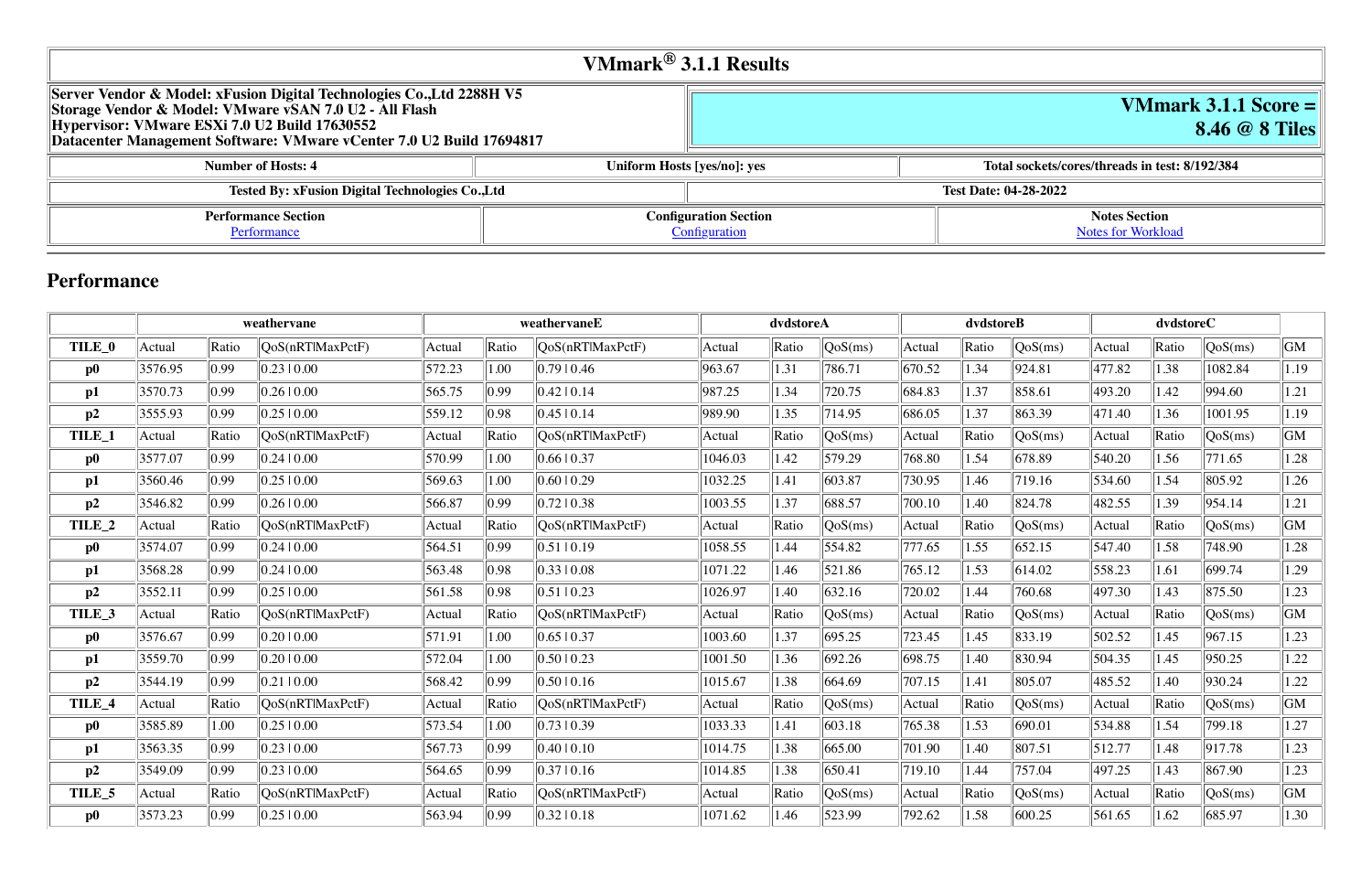| p1                                      | 3552.46 | 0.99  | 0.2610.00                                | 552.31                              | 0.97                            | 0.41 10.13               |                                 | 1064.78 | 1.45  | $\frac{1}{535.05}$ | 750.12           | 1.50        | 651.26   | 526.48 | 1.52  | 730.70     | 1.26               |
|-----------------------------------------|---------|-------|------------------------------------------|-------------------------------------|---------------------------------|--------------------------|---------------------------------|---------|-------|--------------------|------------------|-------------|----------|--------|-------|------------|--------------------|
| p2                                      | 3540.52 | 0.98  | 0.2510.00                                | 521.31                              | 0.91                            | 0.3710.05                |                                 | 978.45  | 1.33  | 741.08             | 686.88           | 1.37        | 874.37   | 490.50 | 1.41  | 1016.48    | $1.18$             |
| TILE_6                                  | Actual  | Ratio | QoS(nRTlMaxPctF)                         | Actual                              | Ratio                           | QoS(nRTlMaxPctF)         |                                 | Actual  | Ratio | QoS(ms)            | Actual           | Ratio       | QoS(ms)  | Actual | Ratio | QoS(ms)    | $\overline{G}M$    |
| $\bf p0$                                | 3577.38 | 0.99  | 0.1910.00                                | 572.41                              | 1.00                            | $0.45 \mid 0.23$         |                                 | 1052.50 | 1.43  | 566.83             | 801.85           | 1.60        | 653.05   | 572.23 | 1.65  | 752.50     | 1.30               |
| p1                                      | 3569.69 | 0.99  | 0.2010.00                                | 565.49                              | $ 0.99\rangle$                  | $ 0.31 $ 0.12            |                                 | 1079.62 | 1.47  | 522.10             | 733.25           | 1.47        | 631.78   | 528.40 | 1.52  | 726.28     | 1.26               |
| p2                                      | 3547.64 | 0.99  | 0.19 0.00                                | 562.50                              | 0.98                            | 0.41 10.13               |                                 | 1009.25 | 1.37  | 676.76             | 732.95           | 1.46        | 802.36   | 508.55 | 1.47  | 921.83     | 1.23               |
| TILE_7                                  | Actual  | Ratio | QoS(nRTlMaxPctF)                         | Actual                              | Ratio                           | $\sqrt{QoS(nRT)MaxPctF}$ |                                 | Actual  | Ratio | QoS(ms)            | Actual           | Ratio       | QoS(ms)  | Actual | Ratio | QoS(ms)    | $\vert$ GM $\vert$ |
| $\bf p0$                                | 3580.17 | 1.00  | 0.2510.00                                | 564.49                              | $ 0.99\rangle$                  | 0.3710.11                |                                 | 1001.02 | 1.36  | 699.85             | 720.67           | 1.44        | 826.80   | 530.73 | 1.53  | 939.76     | 1.24               |
| p1                                      | 3569.95 | 0.99  | 0.2510.00                                | 562.60                              | 0.98                            | 0.31 0.06                |                                 | 1040.50 | 1.42  | 601.92             | 732.05           | 1.46        | 714.24   | 508.15 | 1.47  | 838.03     | 1.24               |
| p2                                      | 3558.36 | 0.99  | 0.2710.00                                | 558.78                              | 0.98                            | 0.4010.13                |                                 | 987.45  | 1.34  | 720.74             | $\ 714.50$       | 1.43        | 854.74   | 495.60 | 1.43  | 988.94     | 1.22               |
| p0_score:                               | 10.10   |       |                                          |                                     |                                 |                          |                                 |         |       |                    |                  |             |          |        |       |            |                    |
| p1_score:                               | 9.96    |       |                                          |                                     |                                 |                          |                                 |         |       |                    |                  |             |          |        |       |            |                    |
| p2_score:                               | 9.71    |       |                                          |                                     |                                 |                          |                                 |         |       |                    |                  |             |          |        |       |            |                    |
|                                         |         |       | <b>Infrastructure_Operations_Scores:</b> |                                     |                                 |                          | vMotion                         |         |       | <b>SVMotion</b>    |                  |             | XVMotion |        |       | Deploy     |                    |
|                                         |         |       | Completed_Ops_PerHour                    |                                     |                                 |                          | 58.00                           |         |       | 52.00              |                  |             | 42.00    |        |       | 19.00      |                    |
|                                         |         |       | <b>Avg_Seconds_To_Complete</b>           |                                     |                                 |                          | 89.62<br>4.91<br>108.67         |         |       |                    | 320.47           |             |          |        |       |            |                    |
|                                         |         |       | <b>Failures</b>                          |                                     |                                 |                          | 0.00                            |         |       | 0.00               |                  |             | 0.00     |        |       | $\ 0.00\ $ |                    |
|                                         |         |       | Ratio                                    |                                     |                                 |                          | 2.23<br>$ 2.89\rangle$<br> 2.33 |         |       | $\ 2.38\ $         |                  |             |          |        |       |            |                    |
|                                         |         |       | Number_Of_Threads                        |                                     |                                 |                          | $\overline{2}$                  |         |       | $\mathsf{L}$       |                  | $ 2\rangle$ |          |        |       | In.        |                    |
| <b>Summary</b>                          |         |       |                                          | Run_Is_Compliant<br>Turbo_Setting:0 |                                 |                          |                                 |         |       |                    |                  |             |          |        |       |            |                    |
|                                         |         |       |                                          |                                     | Number_Of_Compliance_Issues(0)* |                          |                                 |         |       |                    | Median_Phase(p1) |             |          |        |       |            |                    |
| Unreviewed_VMmark3_Applications_Score   |         |       |                                          |                                     | 9.96                            |                          |                                 |         |       |                    |                  |             |          |        |       |            |                    |
| Unreviewed_VMmark3_Infrastructure_Score |         |       |                                          |                                     | 2.44                            |                          |                                 |         |       |                    |                  |             |          |        |       |            |                    |
|                                         |         |       | Unreviewed_VMmark3_Score                 |                                     |                                 | 8.46                     |                                 |         |       |                    |                  |             |          |        |       |            |                    |

# **Configuration**

|                                                                                                                                       | <b>Virtualization Software</b>                    |
|---------------------------------------------------------------------------------------------------------------------------------------|---------------------------------------------------|
| $\parallel$ Hypervisor Vendor,<br>Product, Version, and Build /<br>$\parallel$ Availability Date (MM-DD-<br>$ YYYY\rangle$            | VMware ESXi 7.0 U2 Build 17630552 / 03-09-2021    |
| Datacenter Management<br>Software Vendor,<br>Product, Version, and Build /<br>$\parallel$ Availability Date (MM-DD-<br>$ YYYY\rangle$ | VMware vCenter 7.0 U2 Build 17694817 / 03-09-2021 |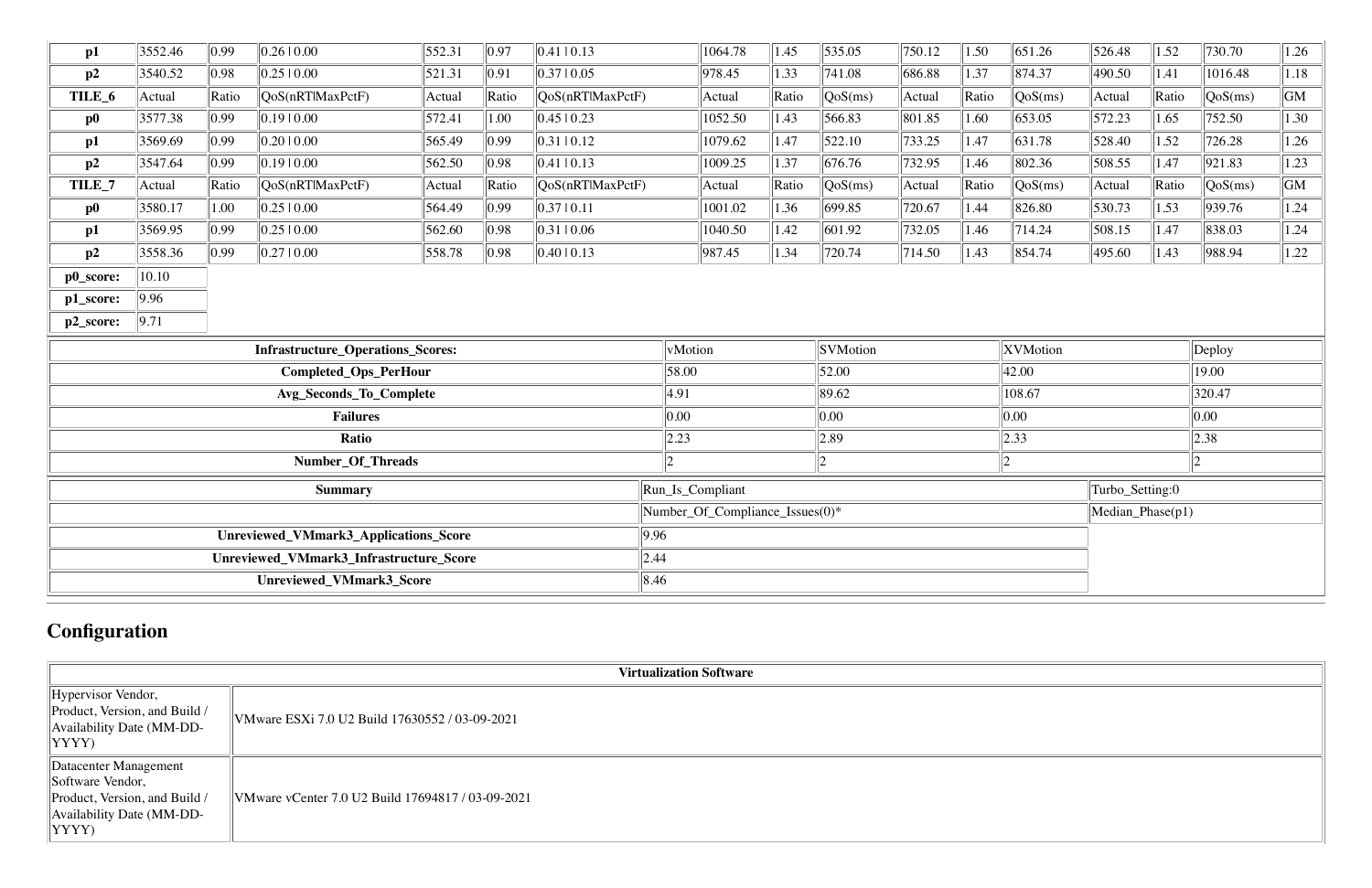| Supplemental Software                                                                                         | None                                                                                                            |
|---------------------------------------------------------------------------------------------------------------|-----------------------------------------------------------------------------------------------------------------|
|                                                                                                               | <b>Servers</b>                                                                                                  |
| Number of Servers in System<br><b>Under Test</b><br>(all subsequent fields in this<br>section are per server) |                                                                                                                 |
| Server Manufacturer and Model                                                                                 | xFusion Digital Technologies Co., Ltd 2288H V5                                                                  |
| Processor Vendor and Model                                                                                    | Intel Xeon Gold 6252 CPU @ 2.10GHz                                                                              |
| Processor Speed (GHz) / Turbo<br>Boost Speed (GHz)                                                            | 2.1/3.7                                                                                                         |
| <b>Total Sockets/Total Cores/Total</b><br>Threads                                                             | 2 Sockets / 48 Cores / 96 Threads                                                                               |
| Primary CPU Cache                                                                                             | 32KB I+32KB D on chip per core                                                                                  |
| Secondary CPU Cache                                                                                           | 1MB I+D on chip per core                                                                                        |
| Other CPU Cache                                                                                               | $35.75MB$ I+D on chip per chip                                                                                  |
| <b>BIOS</b> Version                                                                                           | $7.99$ (U47)                                                                                                    |
| Memory Size (in GB, Number<br>of DIMMs)                                                                       | 384GB, 12*32GB                                                                                                  |
| Memory Type and Speed                                                                                         | 32GB, 2933MHz, DDR4, 2Rank (2G*4bit)                                                                            |
| Disk Subsystem Type                                                                                           | VMware vSAN, NFS                                                                                                |
| Number of Disk Controllers                                                                                    |                                                                                                                 |
| Disk Controller Vendors and<br>Models                                                                         | LSI SAS3004                                                                                                     |
| <b>Total Number of Physical Disks</b><br>for Hypervisor                                                       |                                                                                                                 |
| Disk Vendors, Models,<br>Capacities, and Speeds                                                               | SSSTC ER2-GD480, 480GB, 6Gb/S                                                                                   |
| Number of Host Bus Adapters                                                                                   | 10                                                                                                              |
| Host Bus Adapter Vendors and<br>Models                                                                        | none                                                                                                            |
| Number of Network Controllers                                                                                 |                                                                                                                 |
| Network Controller Vendors and<br>Models                                                                      | Huawei LOM X722 2*10GE+2*1GE (not used),<br>Huawei SM380 2*25GE SFP+ (1 port used),<br>Huawei SP382 2*25GE SFP+ |
| Other Hardware                                                                                                | none                                                                                                            |
| Other Software                                                                                                | none                                                                                                            |
| Hardware Availability Date<br>$(MM-DD-YYYY)$                                                                  | $ 04-02-2019$                                                                                                   |

| <u> 1989 - Johann Stoff, deutscher Stoff als der Stoff als der Stoff als der Stoff als der Stoff als der Stoff al</u> |  |
|-----------------------------------------------------------------------------------------------------------------------|--|
|                                                                                                                       |  |
|                                                                                                                       |  |
|                                                                                                                       |  |
|                                                                                                                       |  |
| ,我们也不会不会不会。""我们的人,我们也不会不会不会。""我们的人,我们也不会不会不会。""我们的人,我们也不会不会不会。""我们的人,我们的人,我们的人,我                                      |  |
|                                                                                                                       |  |
| the contract of the contract of the contract of the contract of the contract of the contract of the contract of       |  |
|                                                                                                                       |  |
|                                                                                                                       |  |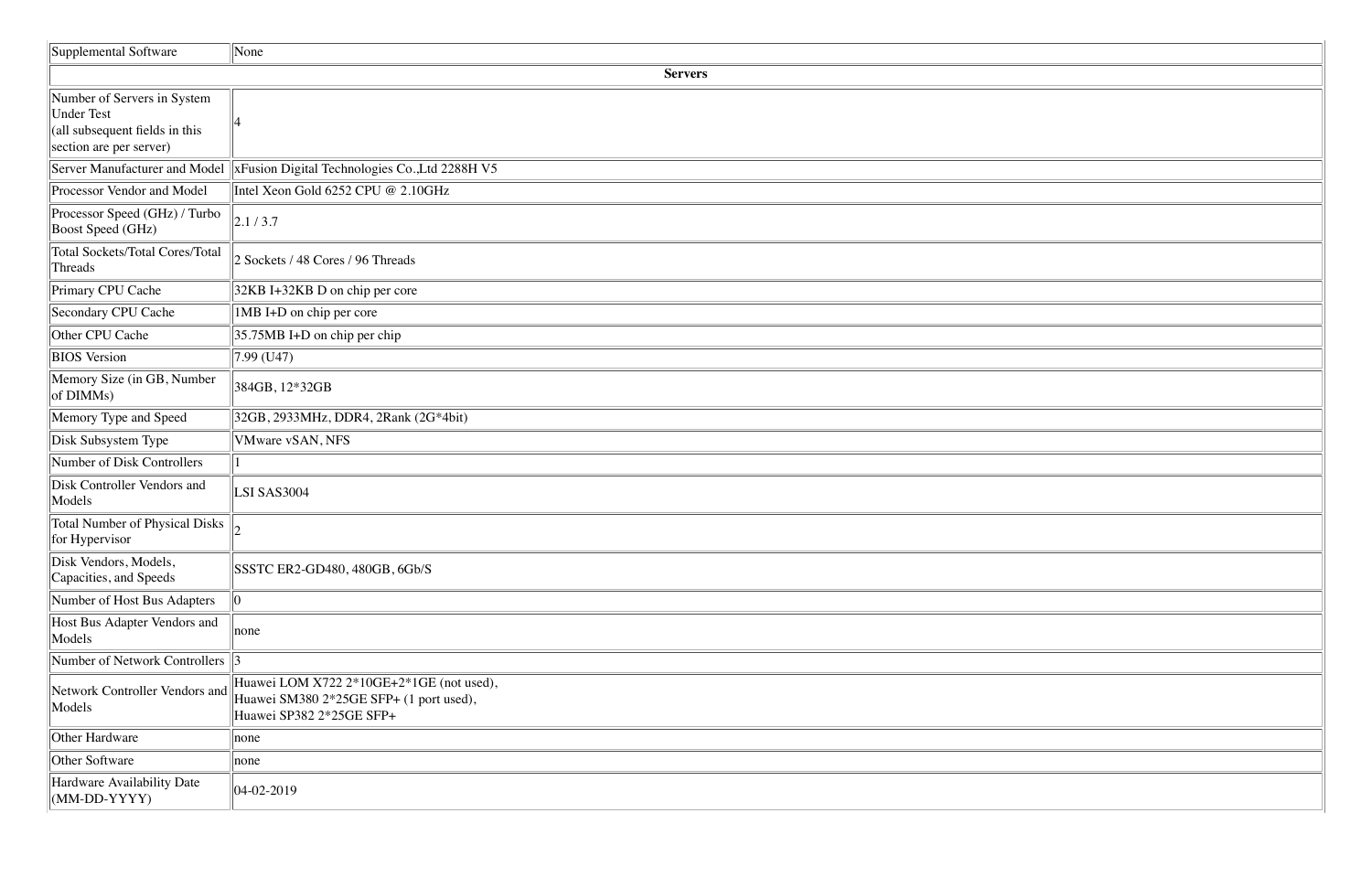| <b>BIOS</b> Availability Date (MM-<br>DD-YYYY)                               | $\vert$ 03-11-2021                                                                                                                                                |
|------------------------------------------------------------------------------|-------------------------------------------------------------------------------------------------------------------------------------------------------------------|
| Software Availability Date<br>$(MM-DD-YYYY)$                                 | $ 03-09-2021$                                                                                                                                                     |
|                                                                              | <b>Network</b>                                                                                                                                                    |
| Network Switch Vendors and<br>Models                                         | Huawei CE6865-48S8CQ-EI<br>Huawei CE5855-48T4S2Q-EI                                                                                                               |
| Network Speed                                                                | $3*25GE$                                                                                                                                                          |
|                                                                              | <b>Primary Storage</b>                                                                                                                                            |
| <b>Storage Category</b>                                                      | <b>vSAN</b>                                                                                                                                                       |
| Storage Vendors, Models, and<br><b>Firmware Versions</b>                     | 4*xFusion Digital Technologies Co., Ltd 2288H V5                                                                                                                  |
| <b>Storage Configuration Summary</b>                                         | VMware vSAN (caching tier): Intel Optane SSD DC P4800x Series SSDPE21K375GA (375GB 2.5"),<br>VMware vSAN (capacity tier): Intel DC P4510 SSDPE2KX020T8 (2TB 2.5") |
|                                                                              | <b>Datacenter Management Server</b>                                                                                                                               |
| System Model                                                                 | xFusion Digital Technologies Co., Ltd 2288H V5                                                                                                                    |
| Processor Vendor and Model                                                   | Intel Xeon Gold 6226 CPU @ 2.7GHz                                                                                                                                 |
| Processor Speed (GHz)                                                        | 2.7                                                                                                                                                               |
| <b>Total Sockets/Total Cores/Total</b><br>Threads                            | 2 Sockets / 24 Cores / 48 Threads                                                                                                                                 |
| Memory Size (in GB, Number<br>of DIMMs)                                      | 384GB, 12*32GB, 2933MHz                                                                                                                                           |
| Network Controller(s) Vendors<br>and Models                                  | Huawei LOM X722 $2*10GE+2*1GE$<br>Huawei SM380 2*25GE SFP+                                                                                                        |
| Operating System, Version,<br>Bitness, and Service Pack                      | VMware ESXi 7.0 U2 Build 17630552                                                                                                                                 |
| Virtual Center VM Number of<br>vCPUs                                         |                                                                                                                                                                   |
| Virtual Center VM Virtual<br>Memory (in GB)                                  | 28                                                                                                                                                                |
| Virtual Center VM Operating<br>System, Version, Bitness, and<br>Service Pack | VMware vCenter 7.0 U2 Build 17694817                                                                                                                              |
| Other Hardware                                                               | none                                                                                                                                                              |
| Other Software                                                               | none                                                                                                                                                              |
|                                                                              | <b>Clients</b>                                                                                                                                                    |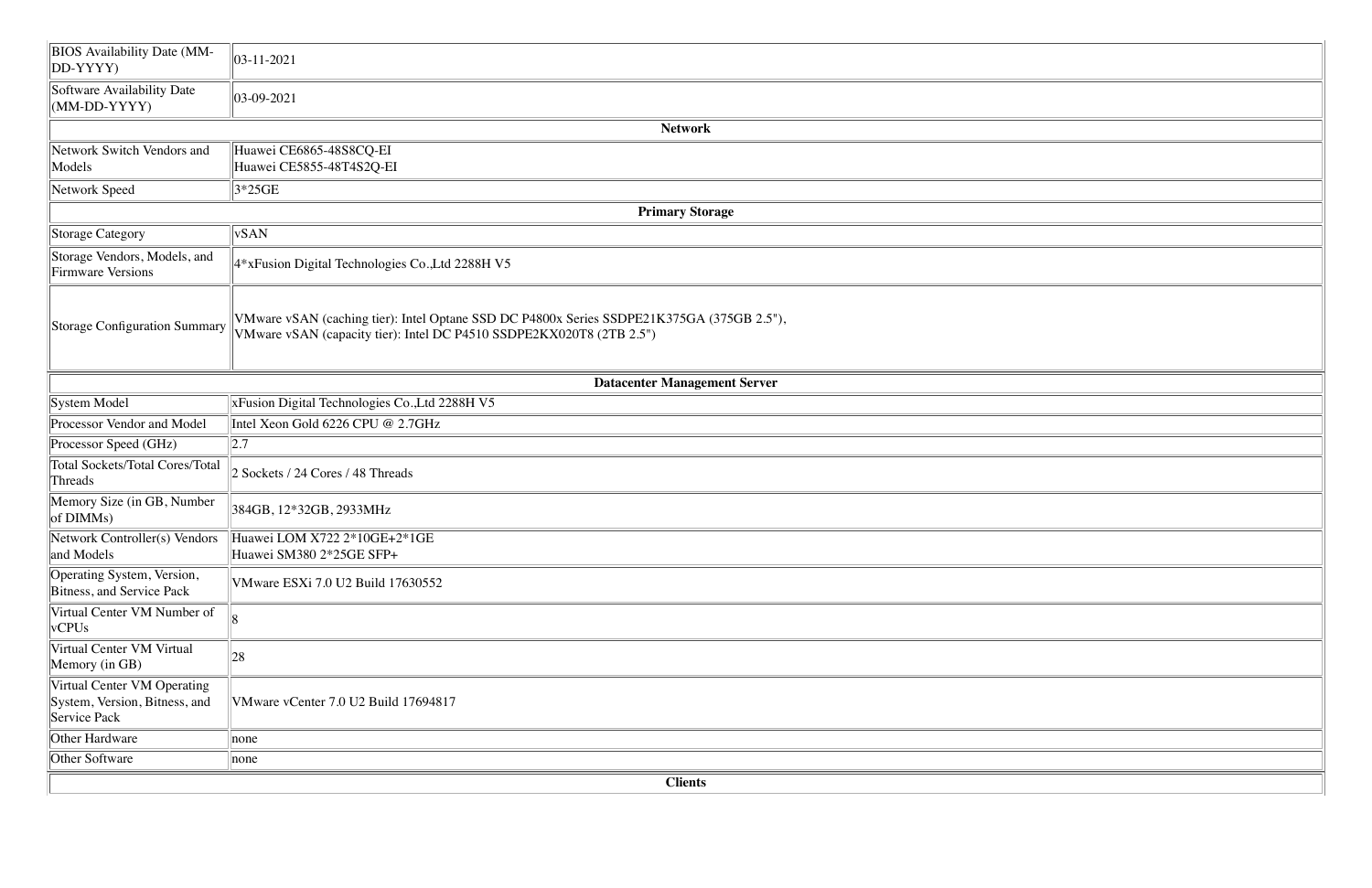| Total Number of Virtual                            |                   |                                                                      |                     |                                                                                                           |                        |      |     |  |  |
|----------------------------------------------------|-------------------|----------------------------------------------------------------------|---------------------|-----------------------------------------------------------------------------------------------------------|------------------------|------|-----|--|--|
| Clients / Virtual Client<br>$\parallel$ Hosts      | $\vert 9/3 \vert$ |                                                                      |                     |                                                                                                           |                        |      |     |  |  |
| $\left {\rm System\;Model(s)}\right\rangle$        |                   | xFusion Digital Technologies Co., Ltd 2288H V5                       |                     |                                                                                                           |                        |      |     |  |  |
| Processor Vendor(s) and<br>$\text{Model}(s)$       |                   | Intel Xeon Gold 6226R CPU @ 2.9GHz                                   |                     |                                                                                                           |                        |      |     |  |  |
| $\Gamma$ Processor Speed(s) (GHz)                  | $\vert$ 2.9       |                                                                      |                     |                                                                                                           |                        |      |     |  |  |
| Total Sockets/Total<br>Cores/Total Threads         |                   | 2 Sockets / 32 Cores / 64 Threads                                    |                     |                                                                                                           |                        |      |     |  |  |
| Memory per Virtual Client<br>$\Vert$ Host          |                   | 384GB, 12*32GB, 2933MHz                                              |                     |                                                                                                           |                        |      |     |  |  |
| Network Controller(s)<br>Vendors and Models        |                   | Huawei LOM X722 2*10GE+2*1GE (not used),<br>Huawei SM380 2*25GE SFP+ |                     |                                                                                                           |                        |      |     |  |  |
| Virtual Client Networking<br>$\sqrt{\text{Notes}}$ |                   |                                                                      |                     | All management traffic and workload traffic running on one vmnic4 and vSAN traffic running on one vmnic5. |                        |      |     |  |  |
| Virtual Client Storage<br>$\sqrt{\text{Notes}}$    |                   | All clients stored on vSAN datastore.                                |                     |                                                                                                           |                        |      |     |  |  |
| Other Hardware                                     | none              |                                                                      |                     |                                                                                                           |                        |      |     |  |  |
| Other Software                                     |                   | VMware ESXi 7.0 U2 Build 17630552                                    |                     |                                                                                                           |                        |      |     |  |  |
|                                                    |                   |                                                                      |                     | <b>Security Mitigations</b>                                                                               |                        |      |     |  |  |
|                                                    | <b>Mitigated</b>  |                                                                      |                     |                                                                                                           |                        |      |     |  |  |
| <b>Vulnerability</b>                               |                   | <b>CVE</b>                                                           | <b>Exploit Name</b> | <b>Public Vulnerability Name</b>                                                                          | <b>Server Firmware</b> | ESXi |     |  |  |
| $\sqrt{\text{Spectre}}$                            |                   | 2017-5753                                                            | Variant 1           | Bounds Check Bypass                                                                                       | $\ N/A$                | Yes  | Yes |  |  |

| $\sqrt{\text{Spectre}}$     | $\vert 2017 - 5753 \vert$ | Variant 1  | Bounds Check Bypass            | N/A  | Yes<br><b>Yes</b> |
|-----------------------------|---------------------------|------------|--------------------------------|------|-------------------|
| $\sqrt{\text{Spectre}}$     | $\vert 2017 - 5715 \vert$ | Variant 2  | <b>Branch Target Injection</b> | Yes  | Yes<br>Yes        |
| Meltdown                    | 2017-5754                 | Variant 3  | Rogue Data Cache Load          | 'N/A | Yes<br>Yes        |
| $\sqrt{\text{Spective-NG}}$ | 2018-3640                 | Variant 3a | Rogue System Register Read     | Yes  | N/A<br>N/A        |
| $\sqrt{\text{Spective-NG}}$ | 2018-3639                 | Variant 4  | Speculative Store Bypass       | N/A  | Yes<br>Yes        |
| Foreshadow                  | 2018-3615                 | Variant 5  | L1 Terminal Fault - SGX        | N/A  | N/A<br>N/A        |
| Foreshadow-NG               | 2018-3620                 | Variant 5  | L1 Terminal Fault - OS         | N/A  | Yes<br>N/A        |
| Foreshadow-NG               | 2018-3646                 | Variant 5  | L1 Terminal Fault - VMM        | 'N/A | N/A<br>Yes        |
|                             |                           |            |                                |      |                   |

## **Notes for Workload**

Template deployed with disk type: Thin

### **Virtualization Software Notes**

- PrimeClient VM configured with a 500GB sized second disk and a 500GB sized third disk for scratch (default 200GB second disk, no third disk).
- Cluster DRS Automation level set to Fully Automated.
- DRS Migration threshold set to level 2.

|                        | <b>Mitigated</b> |                 |
|------------------------|------------------|-----------------|
| <b>Server Firmware</b> | <b>ESXi</b>      | <b>Guest OS</b> |
|                        | Yes              | Yes             |
|                        | Yes              | Yes             |
|                        | Yes              | Yes             |
|                        | N/A              | N/A             |
|                        | Yes              | Yes             |
|                        | N/A              | N/A             |
|                        | N/A              | Yes             |
|                        | Yes              | N/A             |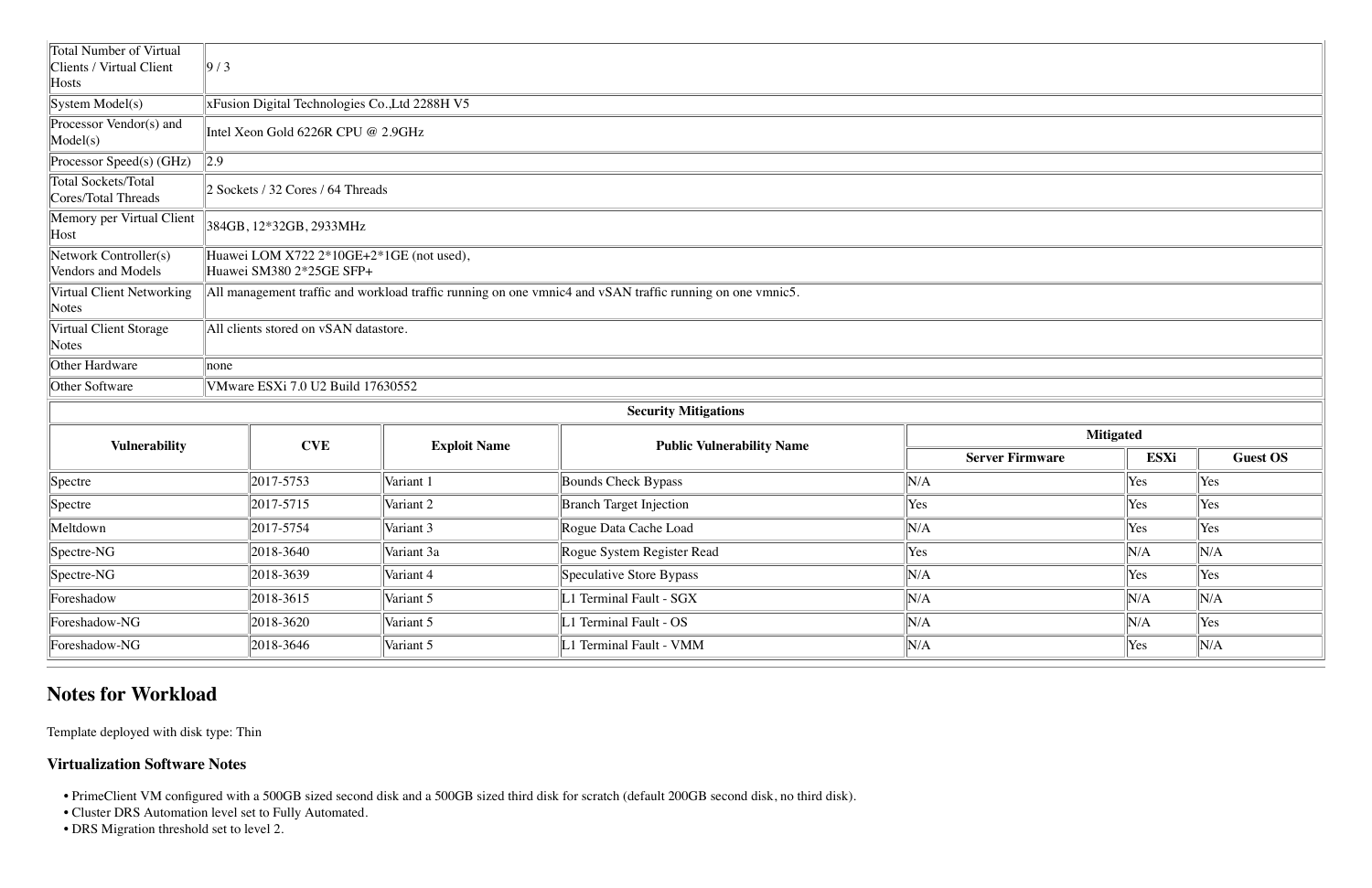- Logging was disabled for all VMs (default: enabled).
- Logical CPU configuration changed for all multi-cpu VMs to one socket with multiple cores (default: Single core per socket).
- The CPU Shares of PrimeClient, all DS3DB\* and all Client\* set to "high" (default: normal).
- VMkernel.Boot.hyperthreadingMitigation = true set on all ESXi hosts (default: false).

#### **Server Notes**

- NUMA enabled (default).
- Intel Hyper Threading enabled (default).
- Power Management Setting: Performance.
- VMX enabled (default).
- SATA Controller disable.
- MONITOR/MWAIT enabled.

#### **• ESXi settings of SUT hosts:**

- ο CPU performance policy = High Performance (default: balanced)
- ο /vmkernel/hyperthreadingMitigation = true (default: false)
- ο /UserVars/HostClientSessionTimeout = 0 (default: 900)
- ο /UserVars/HostClientCEIPOptIn = 1 (default: 0)
- ο /vmkernel/module/tcpip4/options = "ipv6=0" (default: "ipv6=1")

- All client hosts OS installed on a RAID1 of 2 m.2 drives via SSSTC ER2-GD480.
- All SUT hosts OS installed on a RAID1 of 2 m.2 drives via SSSTC ER2-GD480.

#### **Networking Notes**

- MTU was set to 9000 for vmnic4, vmnic6 and vmnic7, and MTU was set to 9000 for VM Network, vSAN and vMotion vSwitches.
- Three Standard vSwitches were set up: vSwitch0, vSAN and vMotion.
- These three switches were backed by vmnic4, vmnic6 and vmnic7 respectively.
- vSwitch0 contains the following portgroups: VM Network, Management Network.
- vSAN contains the following portgroups: vSAN.
- vMotion contains the following portgroups: vMotion.
- All virtual machines used VM Network for traffic.
- All vSAN traffic is only run on vSAN on its only dedicated vSwitch.
- All vMotion traffic is only run on vMotion on its only dedicated vSwitch.

#### **Storage Notes**

#### **• NFS Folder configuration**

ο All folders are backed by two physical servers acted as NFS on a single striped zfs array, mounted storage device detailed in the "Secondary Shared Storage Device" section. ο deploy1 datastore -> /data/deploy1 belongs to "nfs1".

- ο deploy2 datastore -> /data/deploy2 belongs to "nfs2".
- ο vmotion1 datastore -> /data/vmotion1 belongs to "nfs1".
- ο vmotion2 datastore -> /data/vmotion2 belongs to "nfs2".

#### **• System under Test configuration**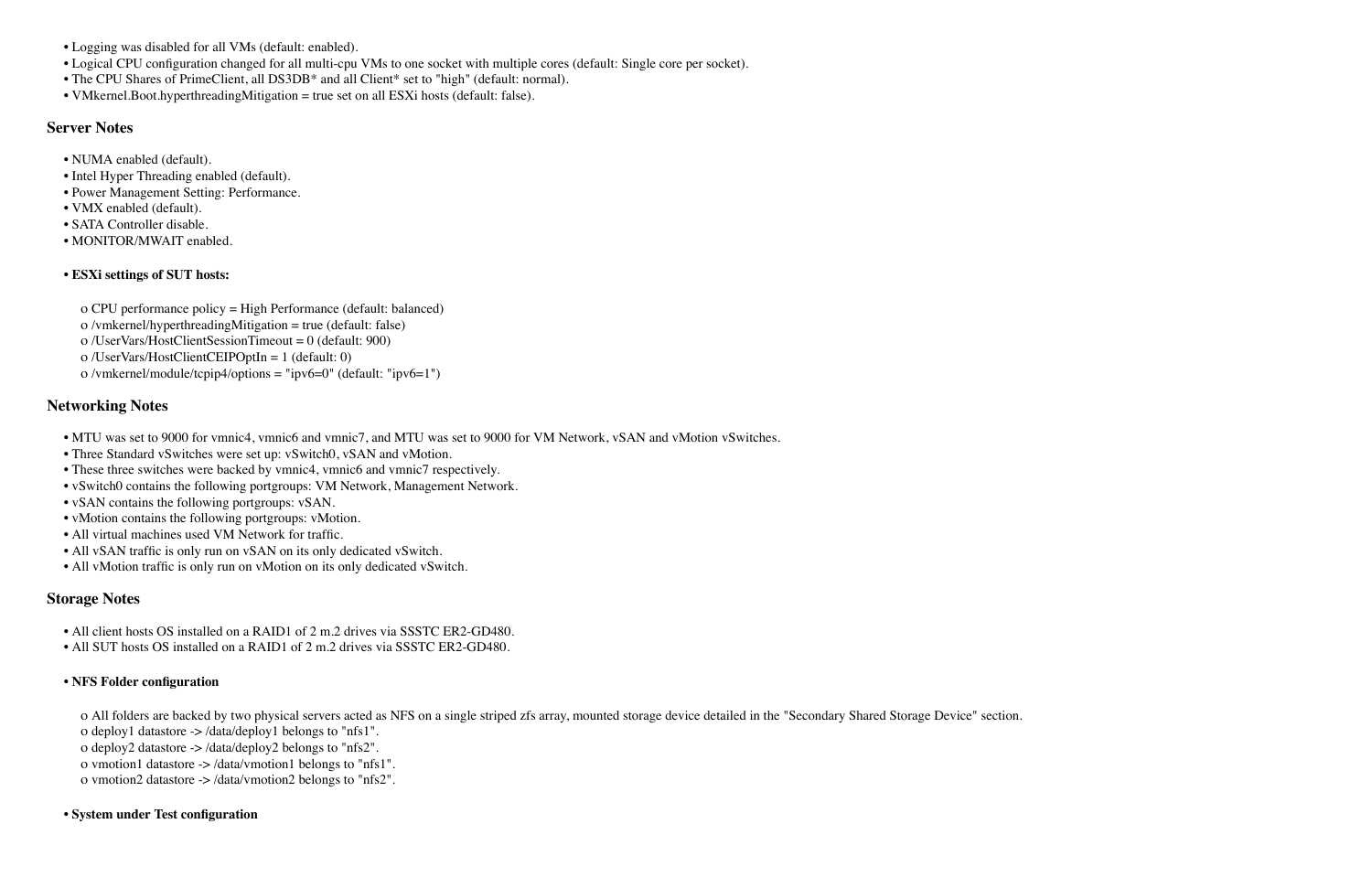ο 4 x 2 x Intel(R) Xeon(R) Gold 6252 CPU @ 2.10GHz ο 4 x 12 x Samsung 32GB, 2933MHz, 2Rank (2G\*8bit) ο 4 x 2 x Intel P4800x 375GB NVMe ο 4 x 6 x Intel P4510 2TB NVMe ο 4 x Huawei LOM X722 2\*10GE+2\*1GE ο 4 x Huawei SM380 2\*25GE SFP+ ο 4 x Huawei SP382 2\*25GE SFP+ ο 4 x 2 x SSSTC ER2-GD480 ο 4 x LSI SAS3004

#### **• Software configuration**

ο All Flash vSAN. ο Two diskgroups per host. ο Each disk group contains 1 x Intel P4800x for caching and 3 x Intel P4510 for capacity. ο vSAN Default Storage Policy used.

#### **• Virtual Machine LUN Distribution:**

**ο vsanDatastore contains the following workloads:**

- ♦ AuctionAppA\*
- ♦ AuctionAppB\*
- ♦ AuctionDB\*
- ♦ AuctionLB\*
- ♦ AuctionMSQ\*
- ♦ AuctionNoSQL\*
- ♦ AuctionWebA\*
- ♦ AuctionWebB\*
- ♦ DS3DB\*
- ♦ DS3WebA\*
- ♦ DS3WebB\*
- ♦ DS3WebC\*
- ♦ ElasticAppA\*
- ♦ ElasticAppB\*
- ♦ ElasticDB\*
- ♦ ElasticLB\*
- ♦ ElasticWebA\*
- ♦ ElasticWebB\*
- ♦ Standby\*

#### **• Secondary Shared Storage Device:**

ο Hardware: xFusion Digital Technologies Co.,Ltd 2288H V5

- ♦ 2 x xFusion Digital Technologies Co.,Ltd 2288H V5
- ♦ 2 x 2 x Intel(R) Xeon(R) Gold 6226R CPU @ 2.90GHz
- ♦ 2 x 12 x Samsung 32GB 2933 DIMM
- ♦ 2 x Huawei LOM X722 2\*10GE+2\*1GE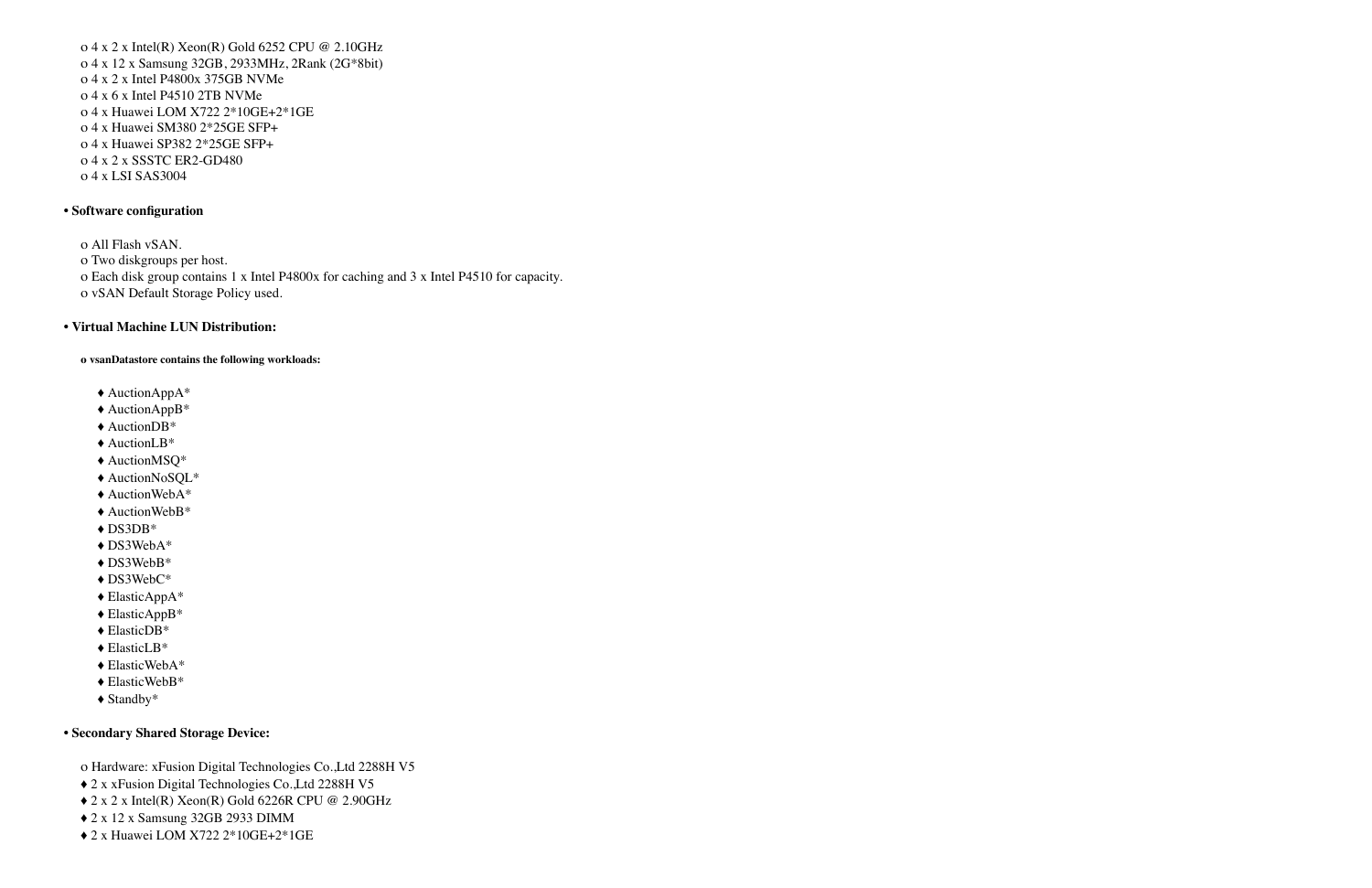♦ 2 x Huawei SM380 2\*25GE SFP+ ♦ 2 x 4 x Intel P4610 1.6TB (SSDPE2KE016T8) NVMe SSD's ♦ 2 x 2 x SSSTC ER2-GD480  $\triangle$  2 x LSI SAS3004

- ο Firmware:  $\triangle$  BIOS - 7.99 (U47) ♦ BMC - 6.38 (U4282)  $\triangle$  X722 - 3.33 ♦ SM380 - 14.28.1300 ♦ 1.6TB P4610 (SSDPE2KE016T8) - VDV10184
- ♦ SSSTC ER2-GD480 E4N6404

ο Software:

♦ CentOS-7-x86\_64-DVD-2009.iso/ Updates as of 11/04/2020

ο Configuration:

- ♦ Disks installed into Bays 2,3,4,5 per host
- ♦ All 4 disks mounted to /data per host
- ♦ Network ports for SM380 set to MTU 9000 per host
- ♦ ufw disabled per host

ο Virtual Machine LUN Distribution:

- ♦ deploy1 contains the following workload: deploy1, belongs to "nfs1".
- ♦ deploy2 contains the following workload: deploy2, belongs to "nfs2".
- ♦ vmotion1 contains the following workload: vmotion1, belongs to "nfs1".
- ♦ vmotion2 contains the following workload: vmotion2, belongs to "nfs2".

#### **Datacenter Management Server Notes**

The datacenter management server was hosted on a separate vCenter Server Appliance from the Clients and SUT.

#### **Operating System Notes**

• none

#### **Software Notes**

• none

#### **Client Notes**

- Cluster DRS Automation level set to Fully Automated.
- DRS Migration threshold set to level 2.
- MTU was set to 9000 for vmnic4 and MTU was set to 9000 for vSwitch of VM Network and Management.
- MTU was set to 9000 for vmnic5 and MTU was set to 9000 for vSwitch of vSAN.
- The CPU Shares of PrimeClient and all Client\* set to "high" (default: normal).
- **ESXi settings of Client hosts:**